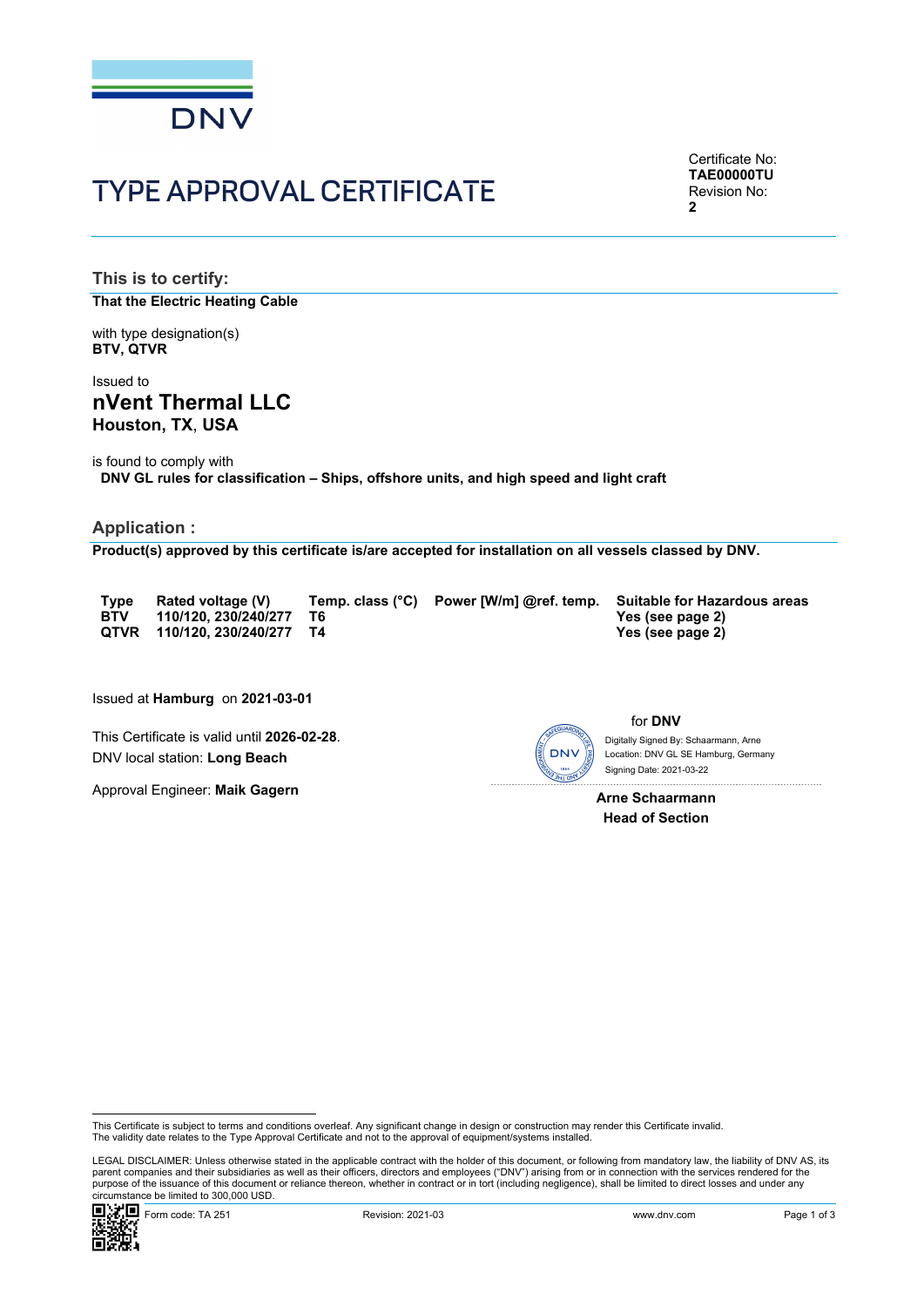

# **Product description**

#### Type: BTV and QTVR

| Construction:    | <b>BTV</b>                          | <b>QTVR</b>                                                                                         |
|------------------|-------------------------------------|-----------------------------------------------------------------------------------------------------|
| Conductors:      | 1,2 mm <sup>2</sup> stranded copper | 1,4 mm <sup>2</sup> stranded copper (10 and 15QTVR)<br>2,3 mm <sup>2</sup> stranded copper (20QTVR) |
| Heating element: | Self-regulating conductive core     | Self-regulating conductive core                                                                     |
| Inner sheath:    | Modified polyolefin insulation      | Fluoropolymer insulation                                                                            |
| Metal covering:  | Tinned copper braid                 | Tinned copper braid                                                                                 |
| Outer sheath:    | Fluoropolymer jacket                | Fluoropolymer jacket                                                                                |

| <b>Type</b> | Voltage     | W/m at $10^{\circ}$ C |
|-------------|-------------|-----------------------|
| 3 BTV1-CT   | 110/120     | 9,3                   |
| 5 BTV1-CT   | 110/120     | 15,6                  |
| 8 BTV-1-CT  | 110/120     | 25,3                  |
| 10 BTV1-CT  | 110/120     | 31,7                  |
| 3 BTV2-CT   | 230/240/277 | 9,3                   |
| 5 BTV2-CT   | 230/240/277 | 15,6                  |
| 8 BTV-2-CT  | 230/240/277 | 25,3                  |
| 10 BTV2-CT  | 230/240/277 | 31,7                  |
|             |             |                       |
| 10 QTVR1-CT | 110/120     | 37,5                  |
| 15 QTVR1-CT | 110/120     | 51,2                  |
| 20 QTVR1-CT | 110/120     | 63,3                  |
| 10 QTVR2-CT | 230/240/277 | 37,5                  |
| 15 QTVR2-CT | 230/240/277 | 51,2                  |
| 20 QTVR2-CT | 230/240/277 | 63,3                  |

|                    | BTV, OTVR                                                         |
|--------------------|-------------------------------------------------------------------|
| Connection system: | C25-21, C25-100, JBU-100-E/L-EP, JBS-100-A/E/L-EP, JBM-100-A/E/L- |
|                    | EP C-150-E.                                                       |
| Penetration kit:   | IEK-25-04                                                         |
| Splice kit:        | S-20 (BTV), S-20 (QTVR), S-150                                    |
| End seal kit:      | E-20, E-100, E-100-L, E-150                                       |
| Tee kit:           | $T-100$                                                           |

# **Application/Limitation**

Manufacturers instructions to be followed when relevant. Please observe special conditions for safe use given in EC-type examination certificate.

Note: All details about electrical explosion protection mentioned in this certificate are for information only. For relevant binding information the corresponding Certificate of Conformity with regard to electrical explosion protection, issued by a recognised Authority, shall be observed.

Maximum surface temperature is determined by cable design and use referring to the concept of stabilized design as described in IEC IEEE 60079-30-1. nVent Thermal verified engineering software such as TraceCalc software to be used to assure that maximum allowable sheath temperatures are adequately below the auto-ignition temperature of the gases in the area. The user of the software should be experienced with the design of heat tracing applications.

Applications where Ex certified equipment is required will in general be subject to approval case by case based on documentation as required in DNV Rules.

Heating cables are not to be installed in contact with woodwork or other combustible material. If installed close to such materials, a separation by means of a non-flammable material may be required.